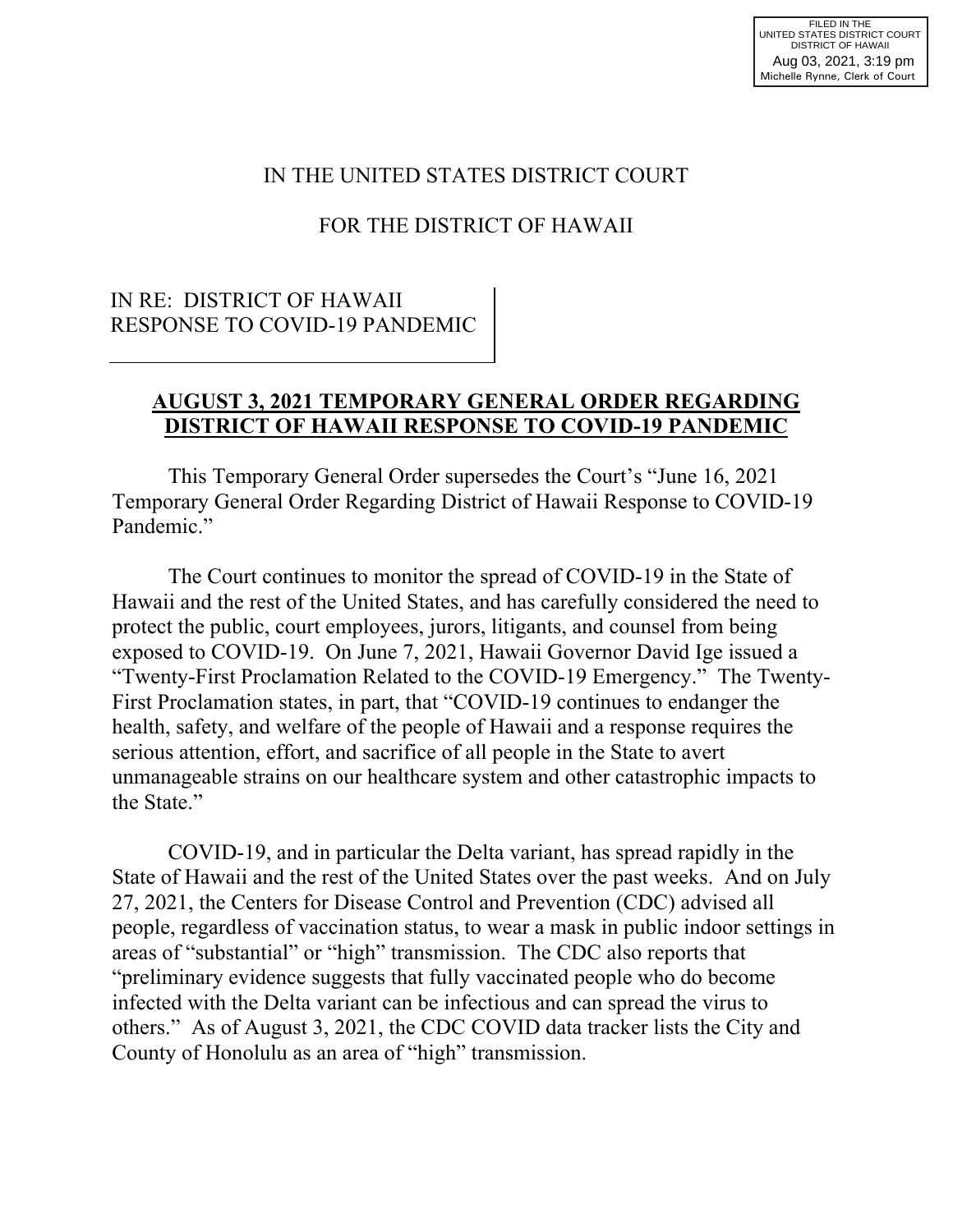Considering the ongoing threat that COVID-19 poses in the State of Hawaii, but also taking into account that a significant portion of the State of Hawaii's population has been fully vaccinated and the need for the court to continue its operations, with the agreement of all the judges of the United States District Court for the District of Hawaii, the Court orders as follows:

#### **Mitigation Measures for the Courthouse:**

- The courthouse and the Clerk's Office will be open to the public Monday through Friday, 8:30 am to 4:00 pm, other than on holidays recognized by the Court.
- All persons entering the courthouse, including but not limited to litigants, attorneys, members of the public, media, vendors, and contractors, shall be required to wear a face mask (without valves) that fully covers the nose and mouth while in all public areas of the courthouse. Three exceptions to this rule are:
	- 1) children too young to wear a face mask;
	- 2) those who cannot wear a face mask due to medical necessity may wear a face shield in lieu of a face mask; and
	- 3) a presiding judge may permit specific individuals to forgo wearing a face mask, or permit the wearing of a face shield in lieu of a face mask, in that judge's courtroom.
- Anyone seeking entry to the courthouse without a face mask will be provided a free face mask at the courthouse entry. Anyone refusing to wear a face mask (or face shield, if permitted) as required by this Order shall be denied entry, or removed from the courthouse, by the United States Marshals Service.
- Hand sanitizer stations will be made available throughout the courthouse, including immediately upon entry and by all elevators.
- Everyone in public areas of the courthouse will be required to maintain social distancing of at least six feet, unless exempted by the Court or a presiding judge in that judge's courtroom. For instance, while at the entry pavilion or waiting for an elevator, all visitors are required to maintain at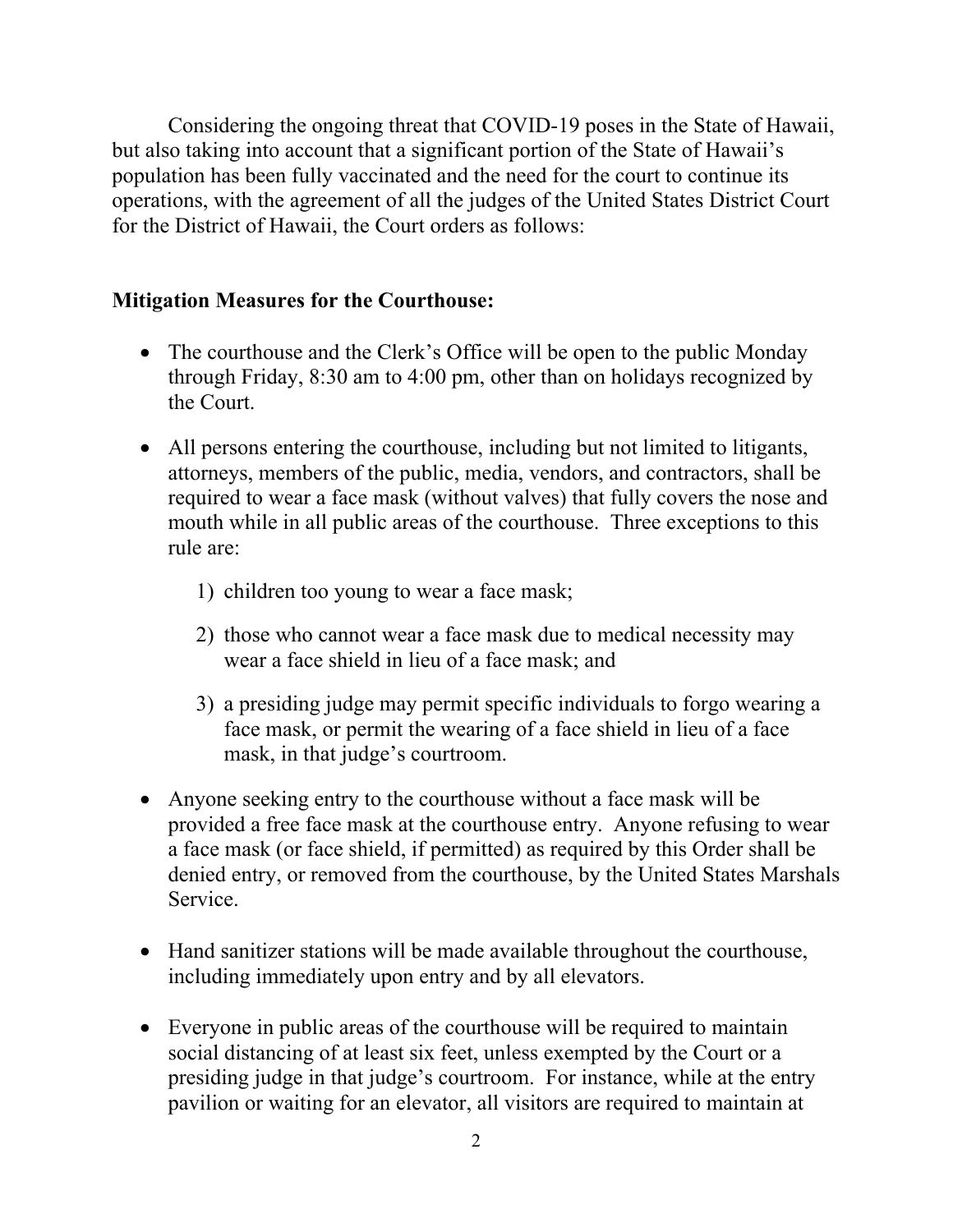least a six-foot distance from the nearest person. The courtrooms will have chairs clearly designated for use that meet the six-foot distancing requirement.

- In order for presiding judges to make an informed decision as to whether to permit an individual to forgo wearing a face mask (or to wear a face shield in lieu of a face mask), individual judges must know whether that individual has been fully vaccinated. A person is fully vaccinated two weeks after the final dose of either a 2-dose or 1-dose vaccine regimen. Attorneys who previously submitted vaccination status to the court need not do so again. Attorneys or pro se attorneys who have not provided the court with vaccination status, but who wish to do so, may contact the Clerk's Office (by emailing hid clerks@hid.uscourts.gov or calling  $(808)$  541-1890) as to the information that must be submitted to the court.
- Entry to the courthouse will be denied to anyone, regardless of vaccination status:
	- 1) who has tested positive for COVID-19, unless asymptomatic for 10 days after receiving the positive test result;
	- 2) who has been in close proximity (within 6 feet for a total of 15 minutes or more over a 24-hour period) to a person known to have COVID-19, unless 10 days have passed since the last contact with the positive individual;
	- 3) who is living in the same household with a person who has tested positive for COVID-19, unless 20 days have passed since the person tested positive;
	- 4) who has symptoms of a COVID-19 infection, including fever, chills, shortness of breath, unexplained coughing, and new loss of taste or smell; or
	- 5) who is required by the State of Hawaii to be in self-quarantine.
- Regardless of vaccination status, any non-courthouse employee planning to enter the courthouse who has been outside of the State of Hawaii during a previous 10-day period is required to provide the Court with written notification that the person intends to enter the courthouse. Notification must be provided as early as possible. This notification requirement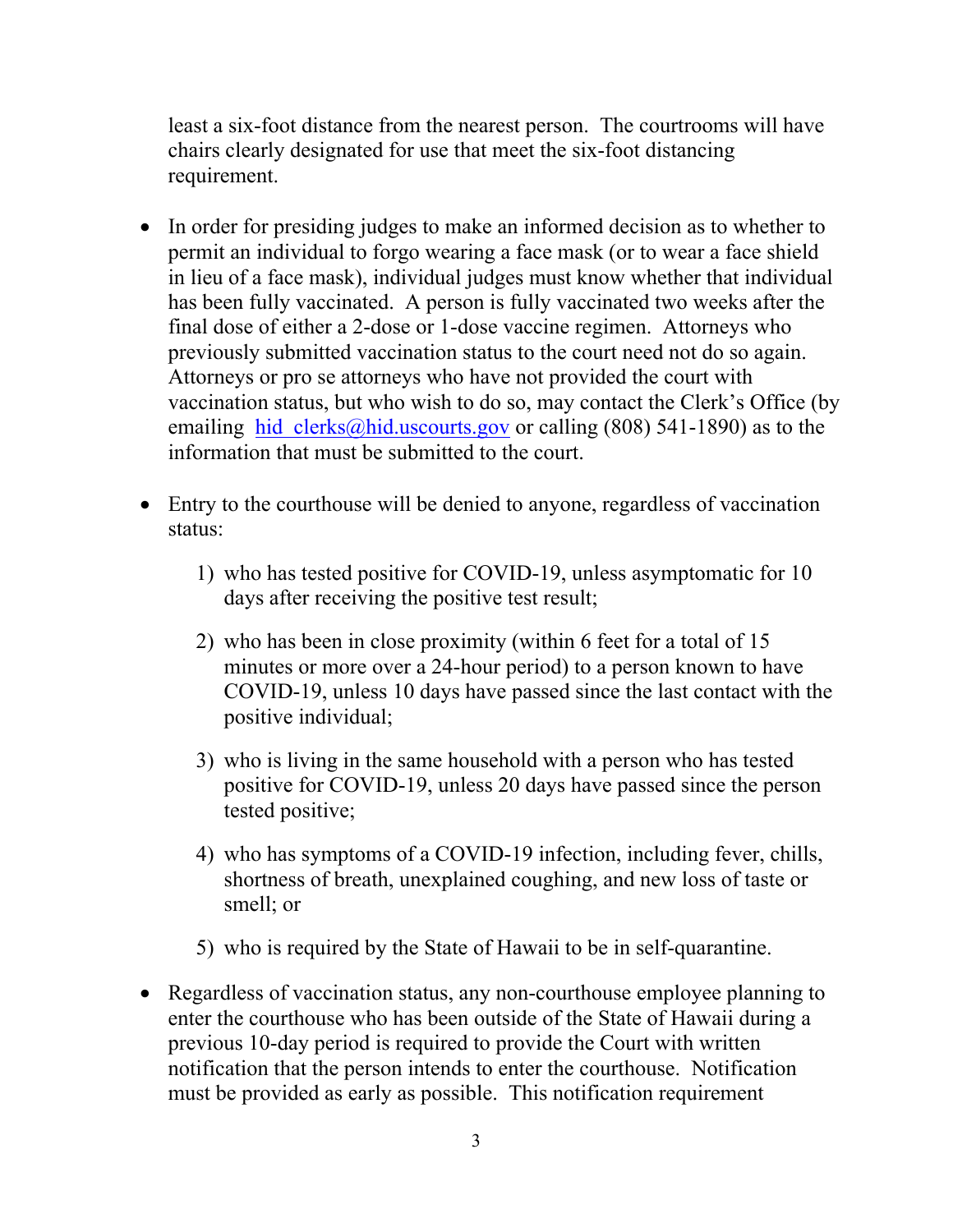includes attorneys (appearing for any purpose) and witnesses, and applies regardless of any State of Hawaii quarantine exemption. Attorneys are responsible to provide notification on behalf of witnesses the attorney intends to bring into the courthouse. Notice must be sent to the orders email address for the presiding judge. *See*

https://www.hid.uscourts.gov/contactJudges. If grand jury is being held, notice regarding any grand jury appearances by an attorney or witness must be sent to Seabright orders@hid.uscourts.gov. Each presiding judge retains the discretion to prohibit entry to any person based on COVID-19 concerns.

## **Non-Jury Proceedings:**

- In order to minimize the risk of COVID-19 transmission, the Court will make efforts to minimize traffic in the courthouse. Each presiding district or magistrate judge will determine whether civil matters, including case management matters, settlement conferences, and hearings, will be taken off calendar pursuant to Local Rule 7.1, or conducted by telephone, Zoom, or in court.
- Each presiding judge will determine how to proceed with non-jury trials.
- At the discretion of the presiding judge, the Court will continue to conduct certain criminal proceedings by telephone or Zoom as permitted by the Court's most current CARES Act Order.
- Certain criminal proceedings that fall outside the Court's most recent CARES Act Order will be conducted in court, if possible.
- If a presiding judge elects to proceed with a hearing by telephone or Zoom, all hearings will be available to members of the public and the media, to the extent permitted and practicable. Specific information will be available on each case's individual docket on PACER, and further instructions can be found on the Court's website. Members of the public and media are strictly prohibited from recording or broadcasting any hearing (whether telephonic or Zoom), in whole or in part, in any fashion. Failure to abide by this restriction may result in sanctions. Further information may be set forth on the Court's website, www.hid.uscourts.gov, and may change from time to time.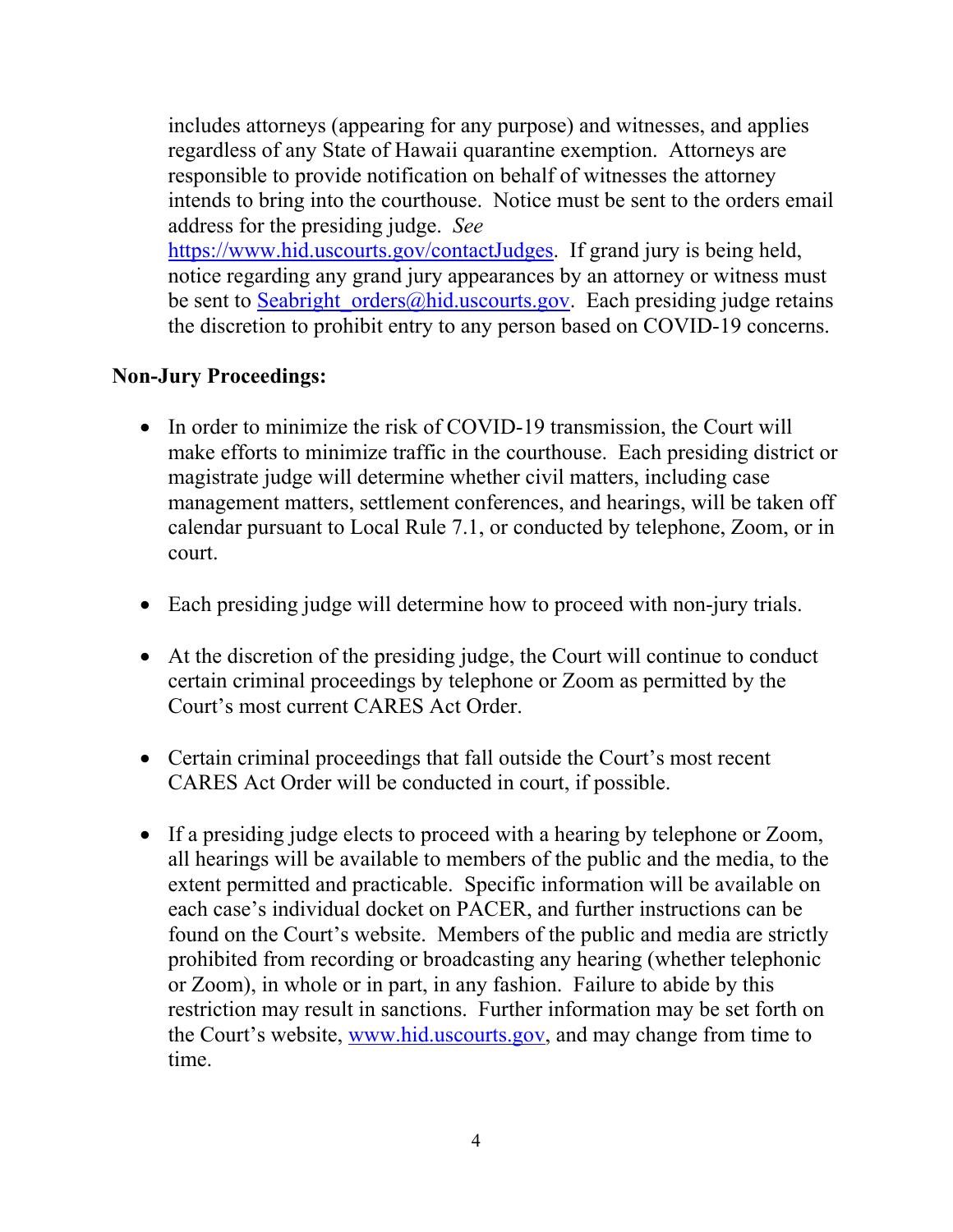- For registered CM/ECF users, filings will be processed in civil and criminal cases via the CM/ECF electronic system, by mail, in person at the Clerk's Office, or through use of the Court's drop box located outside the courthouse. Further, sealed matters may be filed by email to the Clerk's Office at clerks orders@hid.uscourts.gov.
- Pro se litigants may file by mail, in person at the Clerk's Office, using the Court's drop box, or by email to the Clerk's Office at hid clerks@hid.uscourts.gov. File-stamped copies will be returned by United States mail or email. Anyone seeking assistance from the Clerk's Office should call (808) 541-1890. Additional procedures for filing court documents can be found on the Court's website at the COVID-19 information page at www.hid.uscourts.gov/covid.
- Parties are required to provide mandatory chambers copies as required by Local Rule 10.3. Mandatory Chambers Copies may be mailed as permitted by Local Rule  $10.3(c)(2)$ .

# **Jury Proceedings:**

- Given the size of the courthouse and the District Court's courtrooms, and the need for parties, counsel, paralegals, interpreters, court staff, and jurors to maintain the required six-foot social distancing throughout any trial, certain multi-plaintiff or multi-defendant cases cannot be conducted safely. Until further notice and in the interest of safety, the Court will thus limit the number of counsel and parties that can be in a courtroom during a trial. Each case will be considered on an individualized basis, taking into account the number of participants involved, the anticipated length of the trial, and any other relevant considerations.
- The Court further finds that multiple jury trials cannot safely be conducted simultaneously on the fourth floor of the courthouse; that is, only one jury trial can be safely held at a time on the fourth floor.
- The Court understands that the continuance of jury trials has and will continue to cause hardship for all parties. For criminal cases, individual presiding judges will hold trial setting status conferences as required. But before any status conference is held, parties are required to confer to determine if a stipulation can be entered to continue the trial date and toll